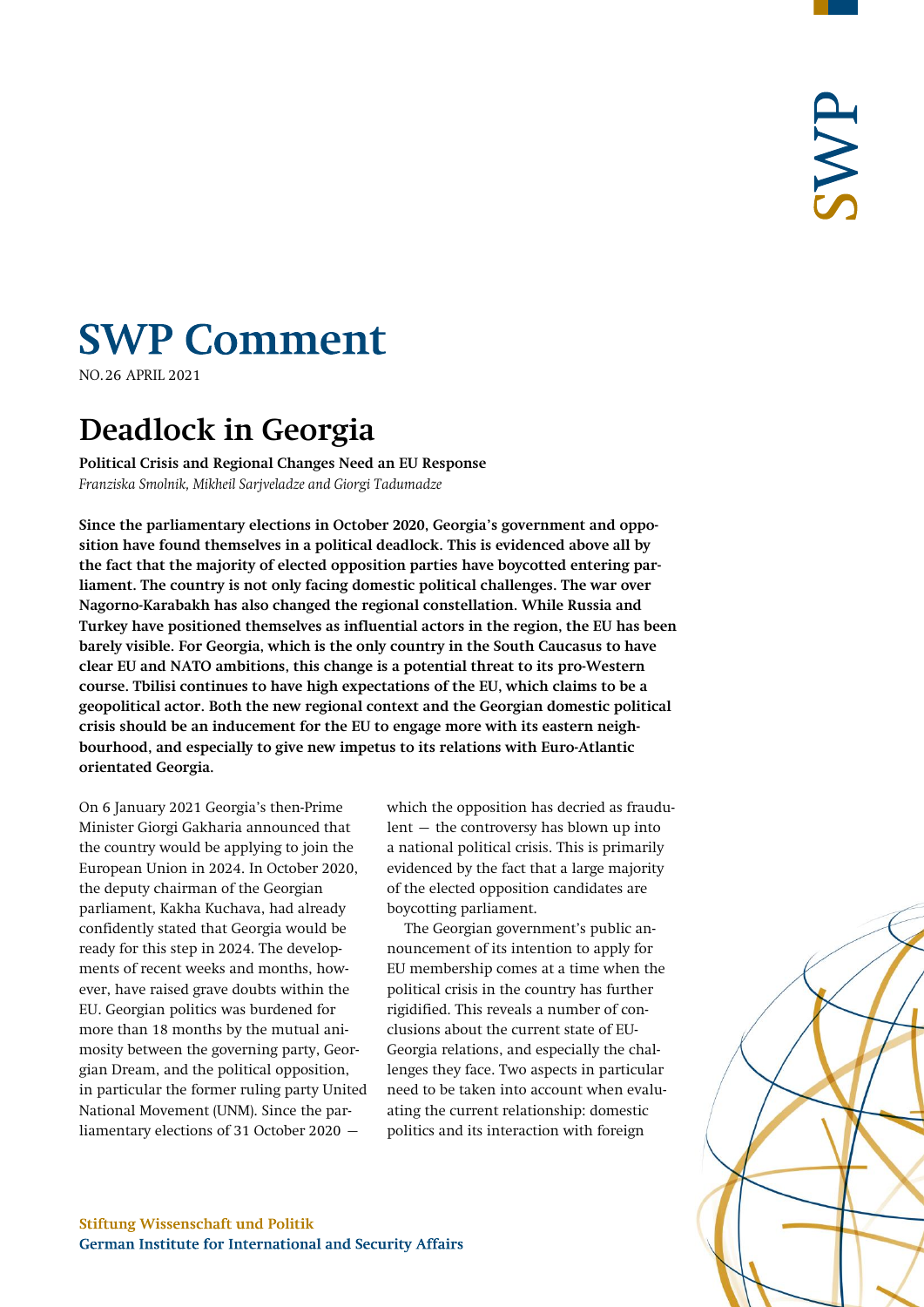policy, and the embeddedness of the relationship in the regional context, which is currently being reconfigured.

#### **Domestic Political Stalemate**

#### **A Catalyst for the Crisis**

If not its origin, then at least a substantial catalyst of the current stalemate between government and opposition were the Georgian parliamentary elections of autumn 2020. Georgian Dream officially won the elections, with a total of 90 of the 150 seats. The United National Movement took second place, with 36 seats. Voting occurred over two rounds: the first by proportional representation, the second by majority voting. Since all opposition parties boycotted the second round, however, Georgian Dream ran on its own. While internationa[l election](https://www.osce.org/files/f/documents/a/d/469005.pdf)  [observation missions](https://www.osce.org/files/f/documents/a/d/469005.pdf) assessed the elections as competitive and concluded that fundamental freedoms had been preserved overall, local watchdog [organisations](https://isfed.ge/eng/gantskhadebebi/samartliani-archevnebis-ganmarteba-khmebis-paraleluri-datvlis-PVT-ubnebis-shemadjamebel-oqmebtan-dakavshirebit) noted substantial deficits and irregularities. Since the opposition views the results as fraudulent, its representatives have refused to accept their mandates as a protest. Accordingly, on 11 December 2020 only the elected representatives of Georgian Dream took up their parliamentary activities. Since then, the opposition has been lambasting the "one-party parliament". In its turn, the ruling party has condemned the boycott as a deliberate attempt by the opposition to destabilise the country. Six elected opposition parliamentarians have now dropped the boycott and entered parliament, but the vast majority are standing by their refusal.

The current dilemma not least points to debates about what the parliament's responsibilities should be, and about insufficient parliamentary oversight. A lack of experience in effectively implementing oversight mechanisms has contributed to preventing a sound parliamentary culture and practice from fully taking root. While there have been [reforms](http://clr.iliauni.edu.ge/wp-content/uploads/2020/07/Kakha-Uriadmkopeli-pp.87-96.pdf) in recent years aimed at strengthening parliamentary oversight, these did not provide a clear enough definition of the [role of the opposition.](https://transparency.ge/en/post/parliamentary-control-georgia) This has raised the question of how effective mutual institutional oversight is.

The crisis was exacerbated by the arrest on 23 February 2021 of the UNM Chair Nika Melia. The public prosecutor accuses him inciting and leading mass violence at street protests in 2019. The opposition has castigated the procedure as politically motivated. Giorgi Gakharia resigned as prime minister over the arrest; he appears to have been unable to impose his own view within Georgian Dream that arresting Melia would lead to further political escalation. However, there are also structural challenges behind the current crisis.

#### **Structural Challenges**

#### The Judiciary: Permanently under Construction

Among the most important campaign promises made by Georgian Dream in 2012 was the slogan "restoring justice". Beyond moral and political justice, this referred to the judiciary, which had been heavily politicised and dependent on the executive under the UNM government. Nine years have passed, but the politicisation of jurisprudence continues to be one of the greatest challenges facing Georgia in terms of the division of powers. According to organisations such as the national offshoot of *[Transparency International](https://www.transparency.ge/en/blog/georgia-captured-state)*, Georgian Dream came to an informal agreement before the 2016 parliamentary elections with the socalled Clan, a group of influential judges. This [informal](https://doi.org/10.1080/09695958.2020.1776128) deal on mutual support, so Transparency International claims, has allowed the group of judges to extend its influence over the whole judiciary and given the executive greater access to the former. Georgians' lack of confidence in the judiciary is likely to be another consequence: according to a 2019 [poll,](https://www.transparency.ge/en/post/majority-respondents-say-judges-history-succumbing-political-pressure-should-leave-judiciary) only 5 percent of respondents had entire confidence in the courts. Fifty-three percent of those questioned believed that the courts were being influenced by the governing party.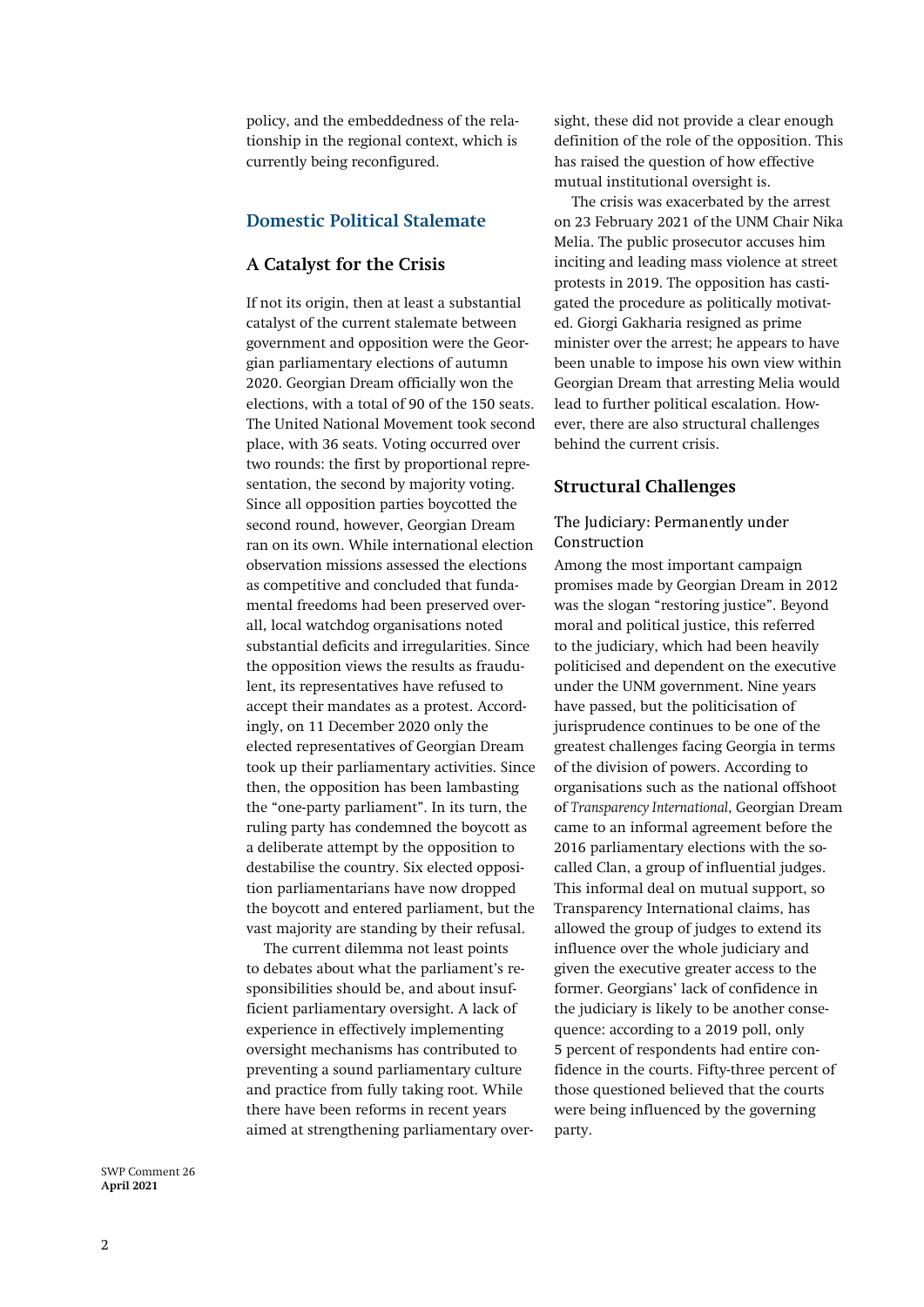For the executive, influencing the judiciary has been an effective tool for decades for pushing through its political and specific agenda, and not just under Georgian Dream. This is precisely what the opposition currently accuses the government of in the case of Nika Melia's arrest. Georgia's ombudswoman, [Nino Lomjaria,](https://www.ombudsman.ge/eng/akhali-ambebi/sakhalkho-damtsvelis-gantskhadeba-nika-melias-dapatimrebastan-dakavshirebit) also criticised the court's decision: arresting Melia, she claimed, was neither substantiated nor necessary.

#### **Polarisation Prevents De-escalation**

The second and key domestic challenge for Georgia is the extreme polarisation of Georgian politics and media. An electoral system that favours the "winner takes all" principle has so far reliably led to election winners primarily being concerned with consolidating their own power, to the detriment of an effective implementation of the division of powers. In turn, this has intensified the confrontation between the governing party and opposition parties, which have mobilised their respective constituency (and thus parts of society) against each other. In general, the prevalent political culture in Georgia has not been conducive to integrative principles and processes, such as a readiness to compromise and accommodate, the establishment of coalitions, or the division of powers.

Structural causes for this political polarisation can be found above all in the party landscape. Many parties tend to concern themselves only with benefiting from the political events of the day without pursuing long-term strategies and programmes. They are often hierarchical and not organised in particularly democratic ways. The two largest and best-resourced parties in the country, Georgian Dream and the UNM, have tried especially hard to turn the polarisation to their advantage. By presenting their respective opponent as the enemy and promoting this image, each has tried to position itself as the only option in the party competition. For several years, the

two parties thus left little room for alternative forces to emerge.

Georgian Dream has long been dominated by the billionaire and former prime minister, Bidzina Ivanishvili; the UNM by the former president Mikheil Saakashvili. Their respective rhetoric aims to give their party a monopoly in the political process. Both have thus intensified the political discord in recent years.

[Social media](http://gip.ge/wp-content/uploads/2019/03/Policy-brief-19-Nino-Robakidze.pdf) also act as tools of polarisation and radicalisation of the political spectrum and at least part of the electorate. Political actors use them as platforms to spread disinformation about their political rivals. Moreover, the country's most important television channels tend to act as [mouthpieces](https://www.osce.org/files/f/documents/a/d/469005.pdf) of specific political groups. Their reporting is not aimed at objectivity but instead at popularising the political agenda and purposes of political camps. TV channels are by far the [most significant](https://www.ndi.org/sites/default/files/NDI%20Georgia_December%202019_Public%20Presentation_ENG_VF.pdf)  [source of information](https://www.ndi.org/sites/default/files/NDI%20Georgia_December%202019_Public%20Presentation_ENG_VF.pdf) for political news and thus shape public opinion to a large extent.

#### **Domestic Controversy and the EU**

The domestic confrontation also affects the relationship between Georgia and the EU. For over 15 years, pursuing integration in Euro-Atlantic institutions has been a fundamental orientation of Georgia's foreign policy. Since it came to power in 2012, Georgian Dream has continued its predecessors' foreign-policy course. Georgia and the EU have been linked through an Association Agreement as well as a Deep and Comprehensive Free Trade Area (DCFTA) since 2016. In 2017 the objective of obtaining EU and NATO membership was written into the Georgian constitution. The reforms required to implement the association agreement implicate a wealth of policy areas and domains. The agreement's [Pre](https://eeas.europa.eu/sites/default/files/association_agreement.pdf)[amble](https://eeas.europa.eu/sites/default/files/association_agreement.pdf) states from the outset that shared values such as democracy, the rule of law and respect for human rights are the foundation stone of the association, and that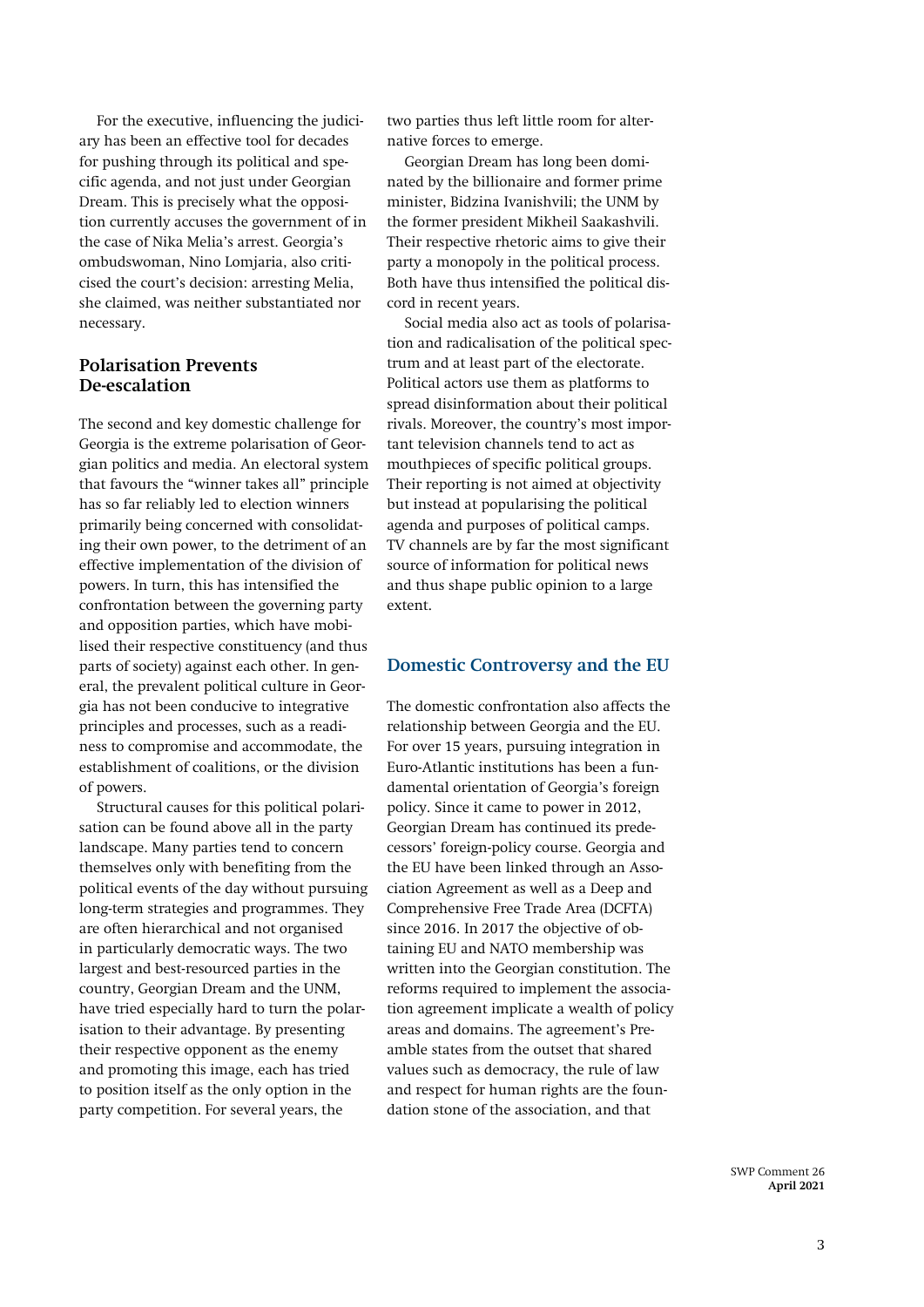Georgia is committing to implementing and strengthening them.

Currently, however, Brussels views the deficits in Georgia's justice system and its political polarisation as the main challenges to any further rapprochement. In the EU's most recent [report](https://eeas.europa.eu/sites/default/files/2021_association_implementation_report_in_georgia.pdf) on implementing the association agreement, it calls for further efforts in these areas.

#### **A Prominent Role for the EU**

The political crisis in Georgia also has a more specific impact on its relationship with the EU. In early 2020, after an electoral law reform had failed in the Georgian parliament, several Western embassies offered space for talks aimed at finding a compromise between the governing party and the parliamentary opposition. Today embassies of the EU, EU member states and the US are again active as facilitators. After the parliamentary elections of October 2020, they once again brought the conflict parties together for negotiations at the latter's request. It is hoped that they will end with a compromise.

However, this is a tightrope walk for the EU's representatives, who risk getting caught up themselves in the showdown between the governing party and opposition, and being viewed, or turned into, a part of the domestic Georgian row. In mid-December 2020, for instance, the UNM and circles close to it made accusations against Western diplomats. The then UNM Chairman, Grigol Vashadze, named these allegations as one reason for his subsequen[t with](https://oc-media.org/leader-of-georgias-largest-opposition-party-announces-retirement/)[drawal](https://oc-media.org/leader-of-georgias-largest-opposition-party-announces-retirement/) from the party. In early February 2021 the EU ambassador attracted the displeasure of Georgian Dream. He had criticised one of its members of parliament for making public the phone number of a journalist known to be close to the UNM, calling the act a violation of data protection. [Members](https://agenda.ge/en/news/2021/325) of the European Parliament felt compelled to issue a joint statement to signal their support for the ambassador. In response to criticisms by the chair of the foreign affairs committee of the Lithuanian parliament, the new Georgian Prime Minister Irakl[i Garibashvili,](https://netgazeti.ge/news/520953/) moreover, declared on 22 February 2021, the day that his appointment was confirmed, that such outside interference was unacceptable.

#### **From Facilitation to Mediation**

Yet the EU plays an ever more important role in Georgia's domestic controversy. During a visit to Georgia in early March 2021, the President of the European Council, Charles Michel, conceded that it was time to move from mere facilitation to active mediation. After his visit, Michel and the High Representative Josep Borrell appointed Christian Danielsson, from Sweden, to be the Personal Envoy and travel to Tbilisi for mediation purposes. The US embassy continues to participate in these talks too. Alongside the issues of whether to call new elections and release Melia, they are likely to revolve around reforming the justice system and electoral law, strengthening parliamentary oversight and identifying any potential for de-polarisation. After two rounds of mediation ended without the parties reaching a compromise – and after a strongly worded statement by leading MEPs that failure to do so will reflect on future EU-Georgia relations – Brussels is currently mulling its next steps.

#### **Regional Reconfigurations**

The turbulence in Georgia's domestic politics coincides with significant changes in the neighbourhood. In the autumn of 2020, the escalation of the conflict over Nagorno-Karabakh between Georgia's neighbours Armenia and Azerbaijan put an end to the status quo that had existed for 26 years. Azerbaijan retook large swathes of territories that had been under Armenian control since 1994. Since the trilateral agreement of 10 November 2020 between Baku, Yerevan and Moscow, Russian peacekeepers have been stationed in the conflict zone. The armed confrontations also set in motion, or reinforced, a process of regional reconfigu-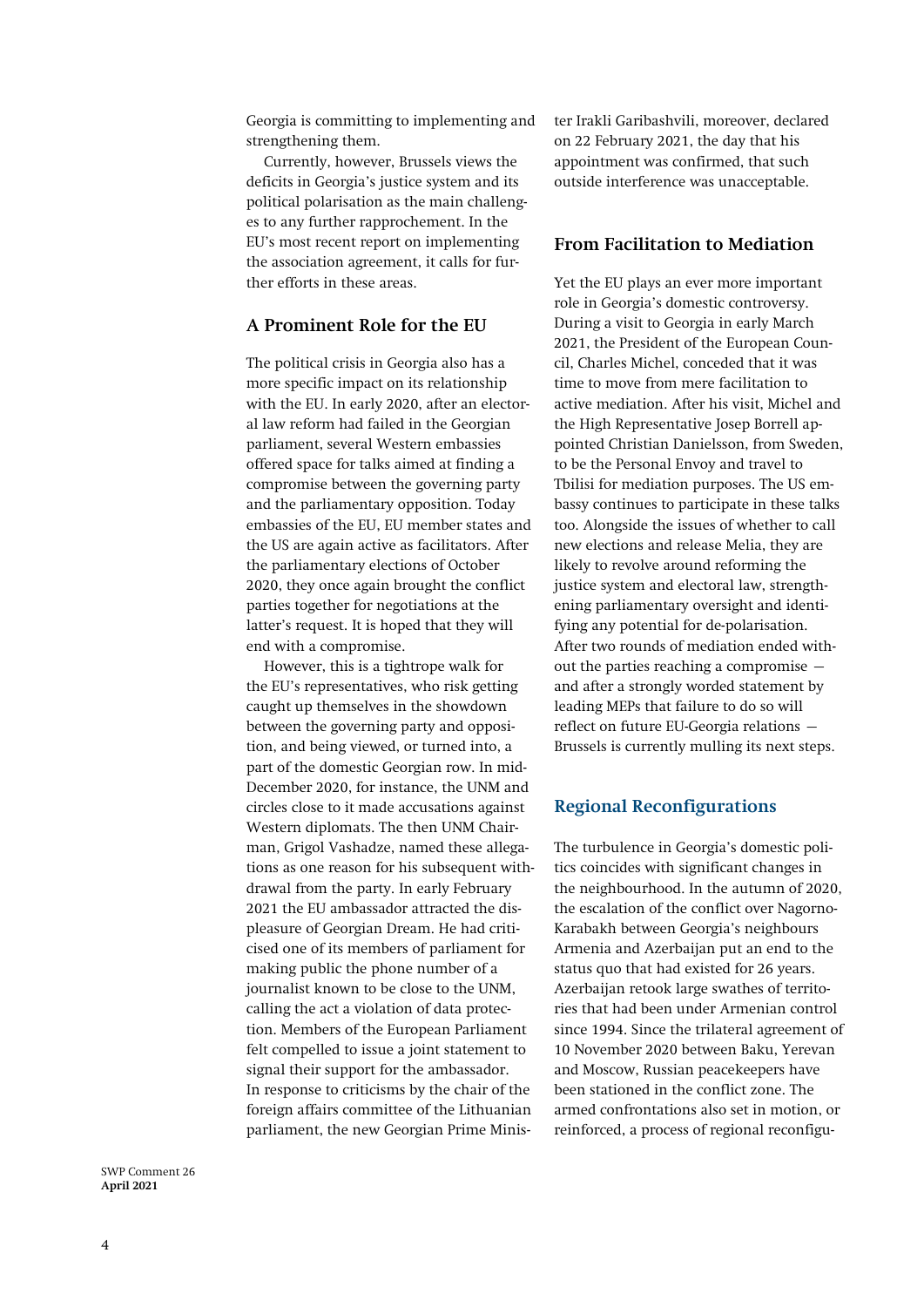ration in which Russia and Turkey in particular play a prominent role. How exactly the [balance of power](https://www.swp-berlin.org/10.18449/2020C53/) between the two regional powers in the South Caucasus stands or might develop is one of the most heavily discussed issues regarding the 44-day war. Observers largely agree, however, that the conflict made clear the deficiencies and weaknesses of the EU's toolbox. Moreover, many believe that the EU's "geopolitical commission" has become an empty word, especially where its immediate eastern neighbourhood is concerned.

#### **Georgia and Its Volatile Neighbourhood**

Georgia is the only country in the South Caucasus to have concluded an association agreement with the EU and to pursue the long-term objective of joining the EU and NATO. It faces at least five key changes and development prospects in its neighbourhood. First, Georgia's neighbours Russia and Turkey have grown in importance for its two other neighbours, Armenia and Azerbaijan, in the context of the escalation in autumn of 2020. Second, Georgia perceives a deterioration in its own security situation. Since the stationing of Russian troops in Azerbaijan, Georgians are [very](https://www.sipri.org/sites/default/files/2018-12/bp_1812_black_sea_russia_0.pdf)  [sensitive](https://www.sipri.org/sites/default/files/2018-12/bp_1812_black_sea_russia_0.pdf) to the fact  $-$  not least in light of Russia's increased dominance in the Black Sea basin  $-$  that their country is now geographically surrounded by Russian troops. Third, Tbilisi faces the question of what the consequences might be for Georgia concerning Turkey's new role in the South Caucasus and the development of Turkish-Russian relations in the region. Fourth, the agreement of 10 November 2020 aims to reopen regional communication links, which have been blocked because of the Armenian-Azerbaijani conflict; there are debates in Georgia about what impact such a reopening would have on its own role as a transit country and the future it envisages as a regional transport hub. And fifth, the strengthening of Russia's influence in the South Caucasus is perceived as a factor that

could further threaten Georgia's ambition to join the EU and NATO.

### **A New Regional Context for EU-Georgia Relations**

All of these (potential) changes – as well as how they are perceived and interpreted locally – also concern Georgia's relationship with the EU. The EU's room for manoeuvre in the South Caucasus is dwindling while the influence of Russia and Turkey is growing. For a long time, Tbilisi has seen Turkey as a partner and precursor for Georgia joining the EU and NATO (Turkey being a NATO member and candidate for EU accession itself). Now, in late January 2021 Ankara and Tehran suggested a regional cooperation platform in the 3+3 format. Along with Turkey and the three South Caucasus countries, this plans to include the regional powers Iran and Russia, but not the EU or USA. After the Russian-Georgian war of 2008, Ankara had already opened discussions on a similar regional cooperation format, in a 3+2 version, without Iran. This proposal was obviously never realised. However, (geo)political conditions at the time were markedly different, and not only in the region but also in terms of Turkey-EU and Turkey-US relations.

#### **An Imbalance of Supply and Demand**

For some time, there have been discussions within the region, but more and more often also among various actors in the EU, about whether the EU can remain relevant to the needs of the countries in its eastern neighbourhood. The most recent escalation in the Nagorno-Karabakh conflict has given these debates momentum. Key EU deficits cited include its insufficient offers of security cooperation and its limited role as an actor in conflict transformation. The discussions also concern Georgia, which faces issues of national security and the unresolved conflicts with Abkhazia and South Ossetia.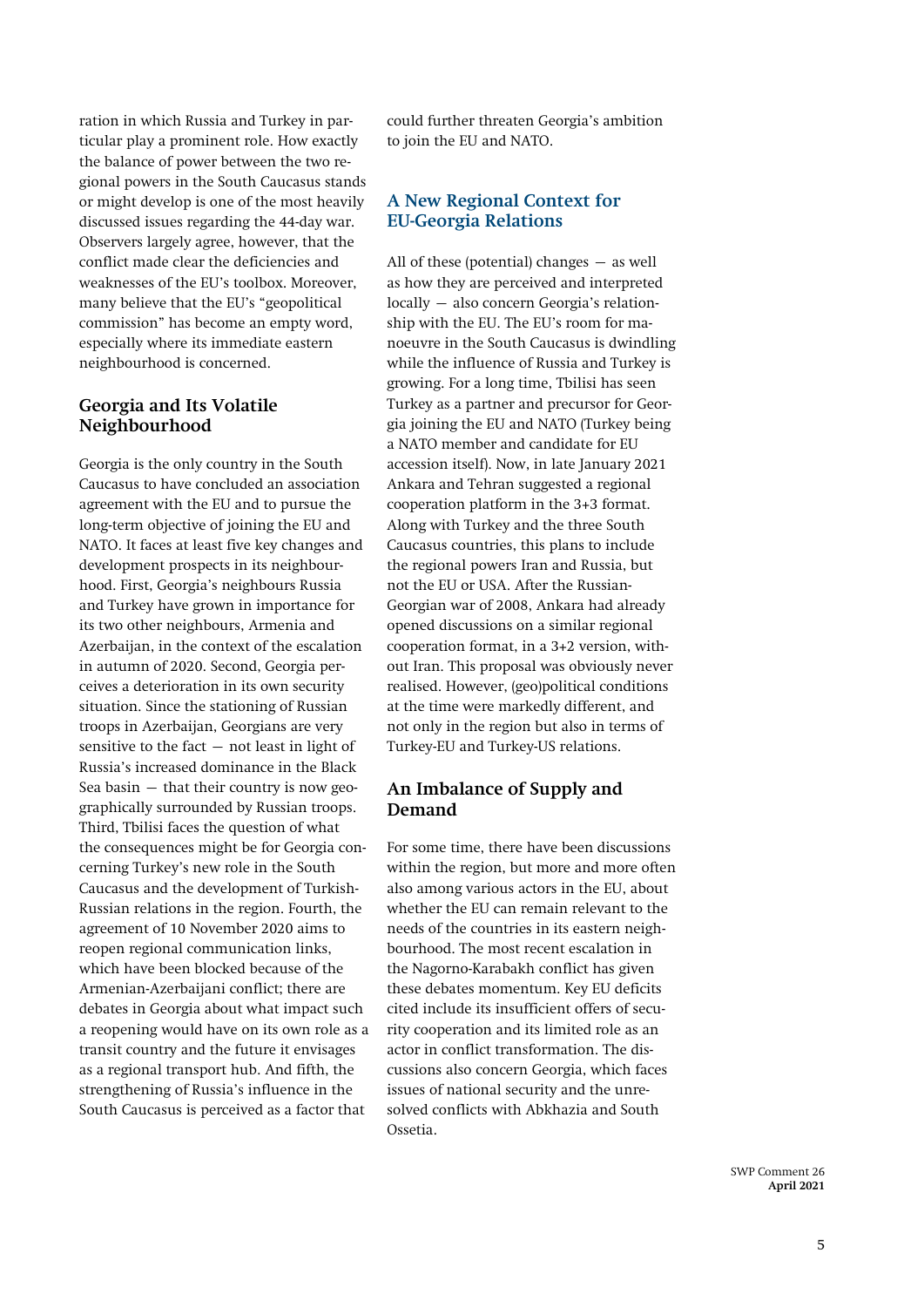However, there is a certain amount of tension between security cooperation and engagement in conflict transformation. Pushing ahead in both areas is not necessarily compatible. The EU deals with the conflicts over the breakaway de-facto states Abkhazia and South Ossetia mainly at the level of immediate parties in the conflicts (Tbilisi, Sukhum/i and Tskhinval/i), whereas Georgian actors tend to view the conflicts mainly through the prism of Georgian-Russian relations. Tbilisi considers Euro-Atlantic integration, ideally including security cooperation, a shield against Russia, among other things. However, Georgia's closer links with the EU mean that the latter is not perceived as a neutral conflict mediator in Abkhazia and South Ossetia. As a consequence, the EU has virtually no leverage vis-à-vis them.

Although the EU's engagement in conflict transformation remains limited, it has tried – especially following the 2008 Russo-Georgian war – to expand it. To this end, it has created the EU Monitoring Mission and the EU Special Representative for the South Caucasus and the Crisis in Georgia; co-chaired the Geneva Discussions between the involved parties; and financially supported measures for conflict transformation. Simultaneously, however, the EU's room for manoeuvre in these areas has become more complicated. It has to act in a [multidimensional](https://doi.org/10.1080/14650045.2018.1552944) conflict setting since the conflict between Georgia, the de-facto states, and Russia is unfolding on several levels. The fraught relationship between the EU and Russia also limits the EU's ability to make an impact.

Yet the current domestic political crisis in Georgia is not conducive to Georgian politicians finding their own constructive policy approaches. This is also true for dealing with the de-facto states, among other things. At the moment, it appears that attempts to set (foreign) policy objectives are being impeded by domestic politics or specific power interests. Evidently domestic controversies tie up so many resources that it lowers output. It is therefore neither in

Georgia's nor in the EU's interests to let the current situation become permanent.

#### **Prospect**

Both the domestic political crisis and the changing regional environment are challenges for EU-Georgian relations. The EU is actively engaged in the domestic dispute at the highest level via Charles Michel, likely a consequence inter alia of criticism heard especially in recent months that the EU is not sufficiently present in its eastern neighbourhood. This commitment is therefore a positive sign. The majority view in Georgia seems to confirm this, as instanced by statements by political actors and NGO representatives as well as the reporting in significant media.

However, this form of participation by EU representatives and EU member states in an associated partner country once again raises a number of overarching concerns. These include how local conflict resolution mechanisms might be lastingly strengthened, what the ownership of the reform process is, and what the symmetry or asymmetry is in EU-Georgian relations.

The EU takes on risk by becoming an actor in the domestic confrontation, and trying to help offset the deficits of Georgia's political system at least in the short term. Such an engagement does not automatically lead to the creation of locally embedded offset and conflict resolution processes. It does not necessarily pave the way for the sustainable prevention of future crises. Moreover, if the EU does not live up to expectations, that may also have a negative impact on its credibility in the eyes of both the local elite and the Georgian people. The EU's mediation activities are thus already being considered [a litmus test](https://www.ft.com/content/a9538521-0ae4-4d87-b32e-2f83b710ca5a) for its overall importance in the neighbourhood. Whatever the outcome of the mediation may be, the EU should continue its visible interest in Georgia's development beyond this process – merely selective attention could turn out to be counterproductive.